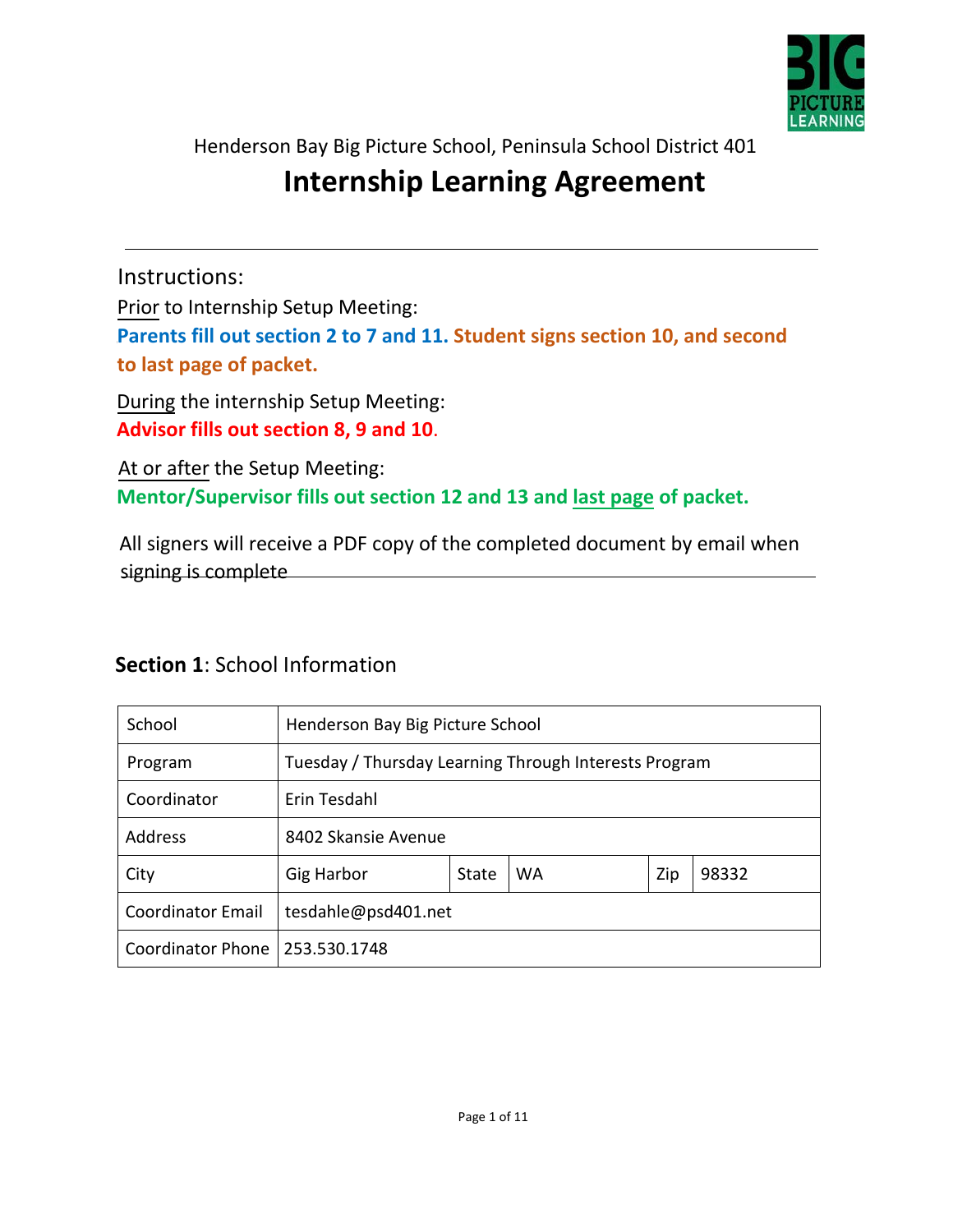## **Section 2**: Student Information (to be completed by Parent/Guardian)

| <b>Student Full Name</b> |                         |     |  |
|--------------------------|-------------------------|-----|--|
| Grade                    | Date of<br><b>Birth</b> |     |  |
| <b>Street Address</b>    |                         |     |  |
| City                     | State                   | Zip |  |
| <b>Student Email</b>     |                         |     |  |

# **Section 3**: Parent/Guardian Information

| Parent/Guardian<br><b>Full Name</b> |       |      |  |
|-------------------------------------|-------|------|--|
| Home Phone                          | Bus.  | Cell |  |
| <b>Street Address</b>               |       |      |  |
| City                                | State | Zip  |  |
| Email                               |       |      |  |
| Parent/Guardian<br><b>Full Name</b> |       |      |  |
| Home Phone                          | Bus.  | Cell |  |
| <b>Street Address</b>               |       |      |  |
| City                                | State | Zip  |  |
| Email                               |       |      |  |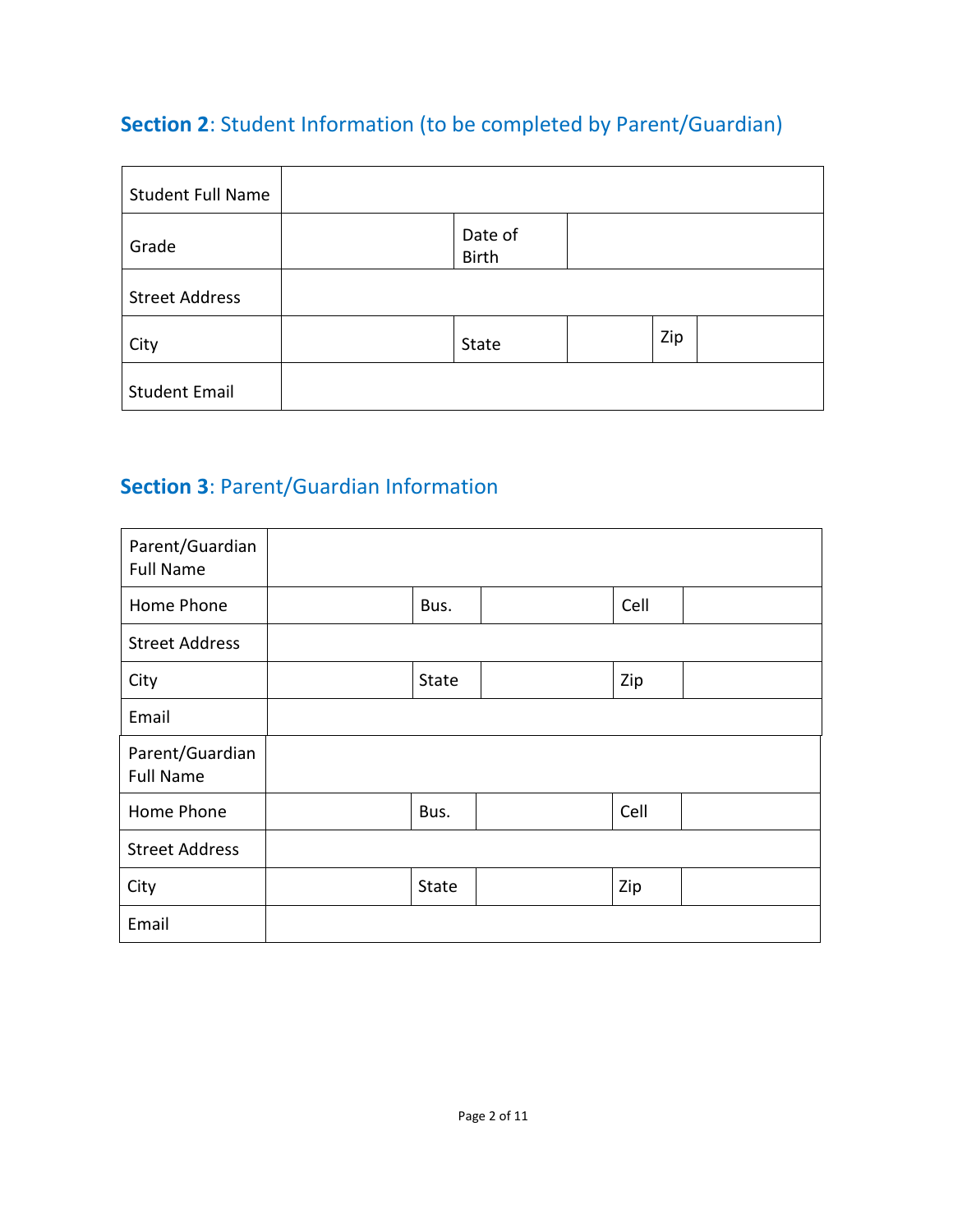# **Section 4**: Assurance of Insurance (to be completed by Parent/Guardian)

The Parents or Guardians and the Student understand that even though this is a non-paid position, the Student will perform functions which may involve risk or injury as if s/he were a paid employee.

 $\mathsf{l}$ , (Parent/Guardian) recognize that in case of injury to my child, the cost of treatment is my responsibility and not the responsibility of the Peninsula School District. I also recognize that the Peninsula School District does not carry primary medical insurance for such injuries and is not responsible for any costs relating to treatment. I understand that I am responsible for providing adequate medical coverage in the event my child is injured while participating in the Worksite Learning Program. I will notify my child's School Worksite Learning Coordinator immediately if there is a change in medical coverage during my child's participation in the Worksite Learning Program.

#### **Please check the appropriate statement below:**

YES:  $\frac{1}{2}$  I have adequate insurance coverage.

| <b>Insurance Company (Medical)</b> |  |
|------------------------------------|--|
| <b>Policy Number</b>               |  |
| <b>Insurance Company (Dental)</b>  |  |
| <b>Policy Number</b>               |  |

NO:  $\_\_\_\_\$ I do not have adequate insurance coverage and wish to enroll my child in the third party provider insurance program information available in the counseling office at HBBP by the Peninsula School District. (Please note that forms may be picked up in the HBBP Counseling office.)

NO: \_\_\_\_\_\_\_ I do not have insurance but will be responsible for the cost of any and all treatment my child may require as a result of participating in the Worksite Learning Program. I understand that it is not the responsibility of the Peninsula School District if I choose not to have insurance coverage for my child.

#### I UNDERSTAND AND ACCEPT THE ABOVE STATEMENTS.

| Parent/Guardian Signature: | Date: |  |
|----------------------------|-------|--|
|                            |       |  |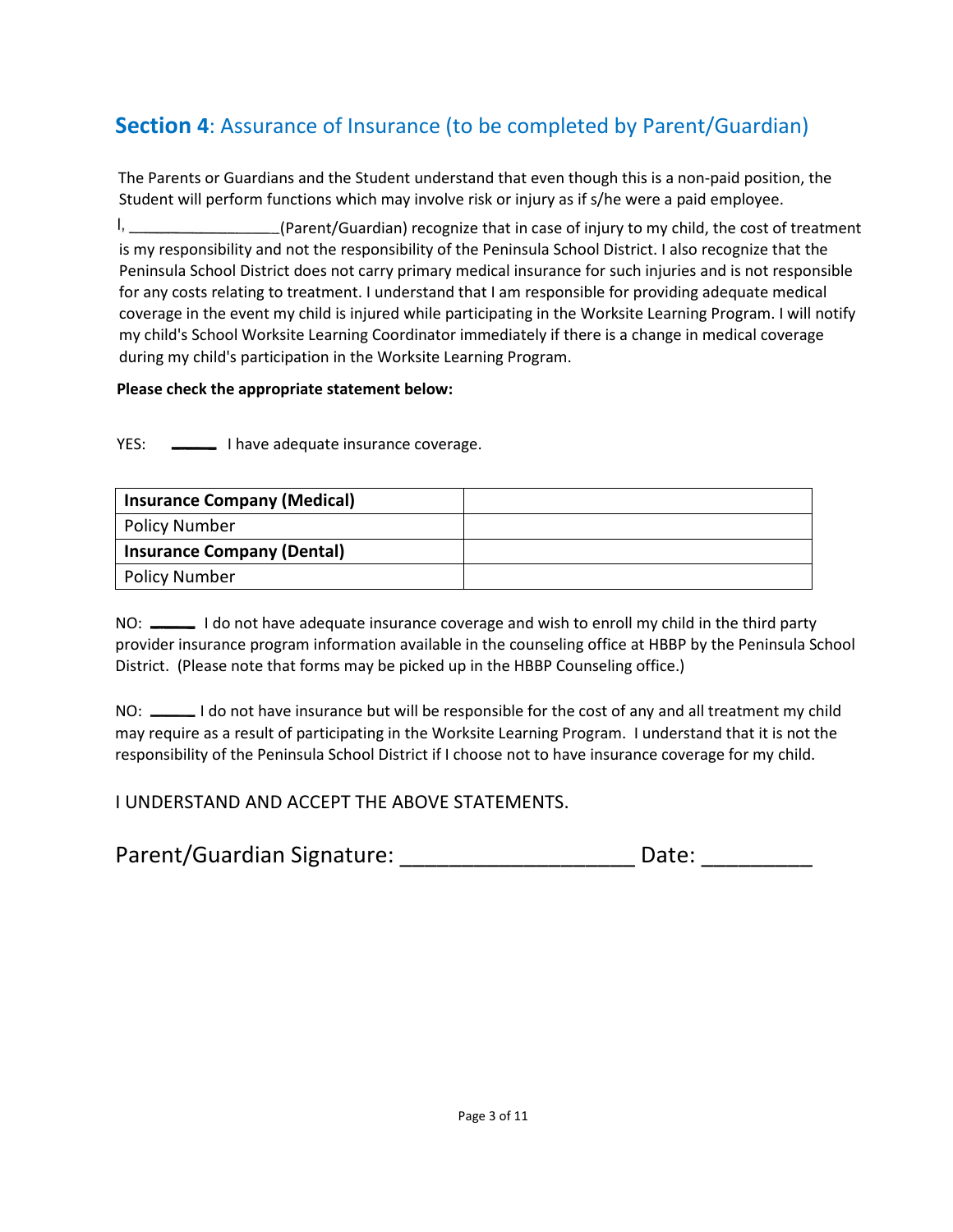## **Section 5**: Injury Risk / Parent or Guardian Informed Consent (To be completed by Parent/Guardian)

 $\mathbf{I}_{\mathbf{z}}$ (Parent/Guardian), ACKNOWLEDGE the Peninsula School District and the Learning Site will strive to ensure the safety of my child while participating in the Learning Through Interests Program, but there are certain inherent risks involved that may be unavoidable and that could result in bodily injury or property damage to my child or to others.

I ACKNOWLEDGE that my child is responsible for following the directions of the School Learning Through Interests Coordinator and the Worksite Supervisor as well as all safety guidelines in place at the Learning Site and that my child's failure to follow such directions or adhere to such standards may place my child at risk.

I am fully aware of the special risks and/or dangers inherent in my child's participation in this program and that it is in a true working environment rather than a school environment, including, but not limited to:

I UNDERSTAND AND ACCEPT THE ABOVE STATEMENTS. I HEREBY GIVE CONSENT FOR MY CHILD TO PARTICIPATE IN THE WORKSITE LEARNING PROGRAM.

| Parent/Guardian Signature: | Date: |  |
|----------------------------|-------|--|
|                            |       |  |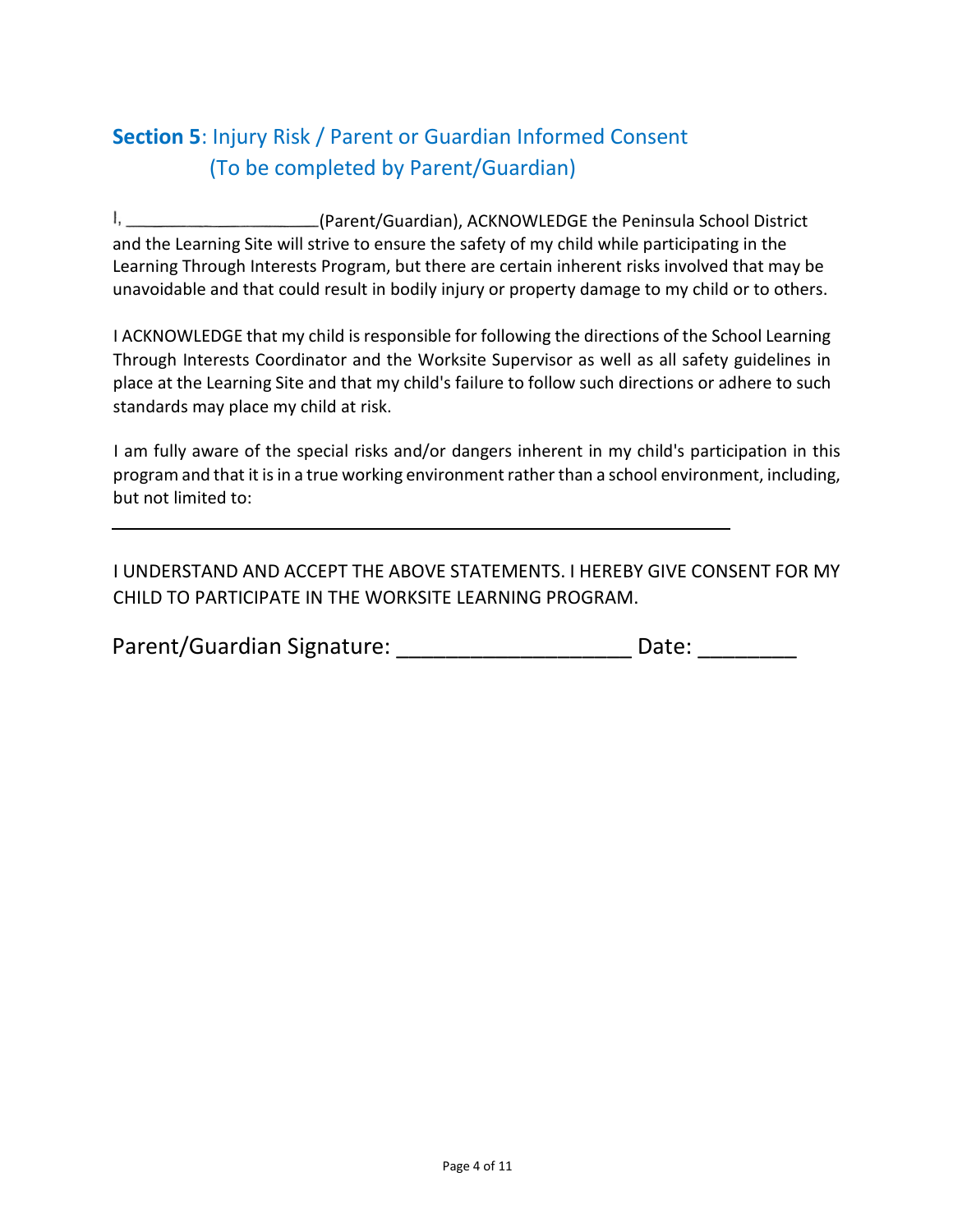#### **Section 6**: Consent to Treatment (to be completed by Parent/Guardian)

In the event of illness or accident, I understand reasonable efforts will be made to immediately contact my child's parents/guardians or emergency contact. If I am not available, I authorize Peninsula School District or the Worksite Learning Program personnel, including Learning Site employees, to secure emergency medical care as needed for my child on my behalf. This includes all medical, surgical, diagnostic, and hospital procedures as may be performed or prescribed by a treating physician for my child if I cannot be reached in the case of an emergency. I agree to be responsible for the cost of any medical services and to reimburse Peninsula School District or the Learning Site for medical expenses they incur on behalf of my child.

1. Special medical conditions that might restrict or prevent my child from participating in scheduled Worksite Learning Program activities

2. Treatment restrictions / allergies

3. Child's physician name and phone number

4. Hospital or facility where I prefer my child be taken in the case of an emergency

| Parent/Guardian Signature: | Date: |  |
|----------------------------|-------|--|
|                            |       |  |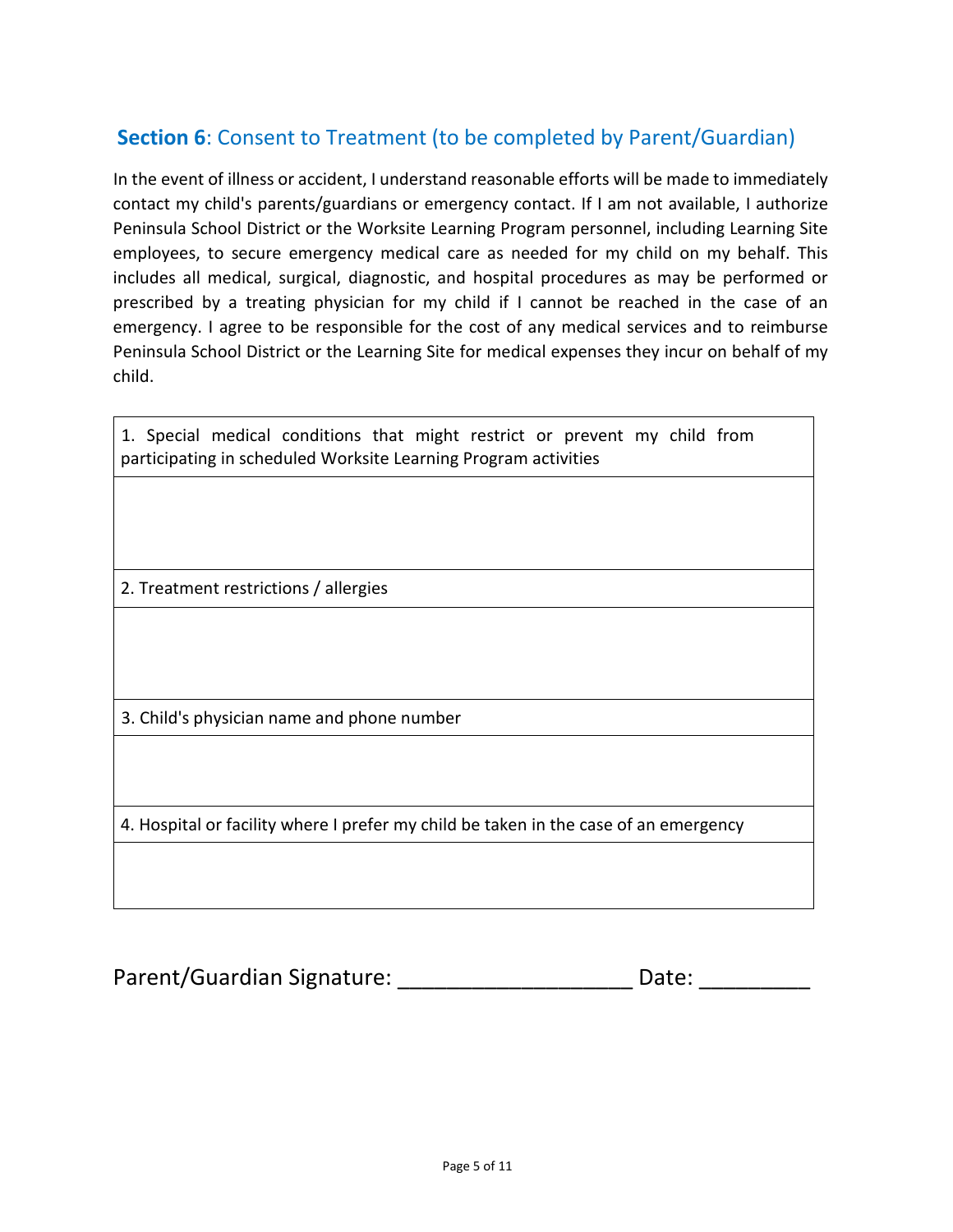## **Section 7**: Transportation Acknowledgment (to be completed by Parent/Guardian)

I ACKNOWLEDGE that it is my responsibility to provide transportation to and from the Learning Site for my child during his/her participation in the Worksite Learning Program. I ACKNOWLEDGE that the Peninsula School District in not responsible for providing transportation as part of the Worksite Learning Program, will not transport my child to or from the Learning Site, and assumes no liability for any accident or injury involving my child in any way received on account of or while engaged in travel to or from the Learning Site.

I UNDERSTAND AND ACCEPT THE ABOVE STATEMENTS.

| Parent/Guardian Signature: | Date: |
|----------------------------|-------|
|                            |       |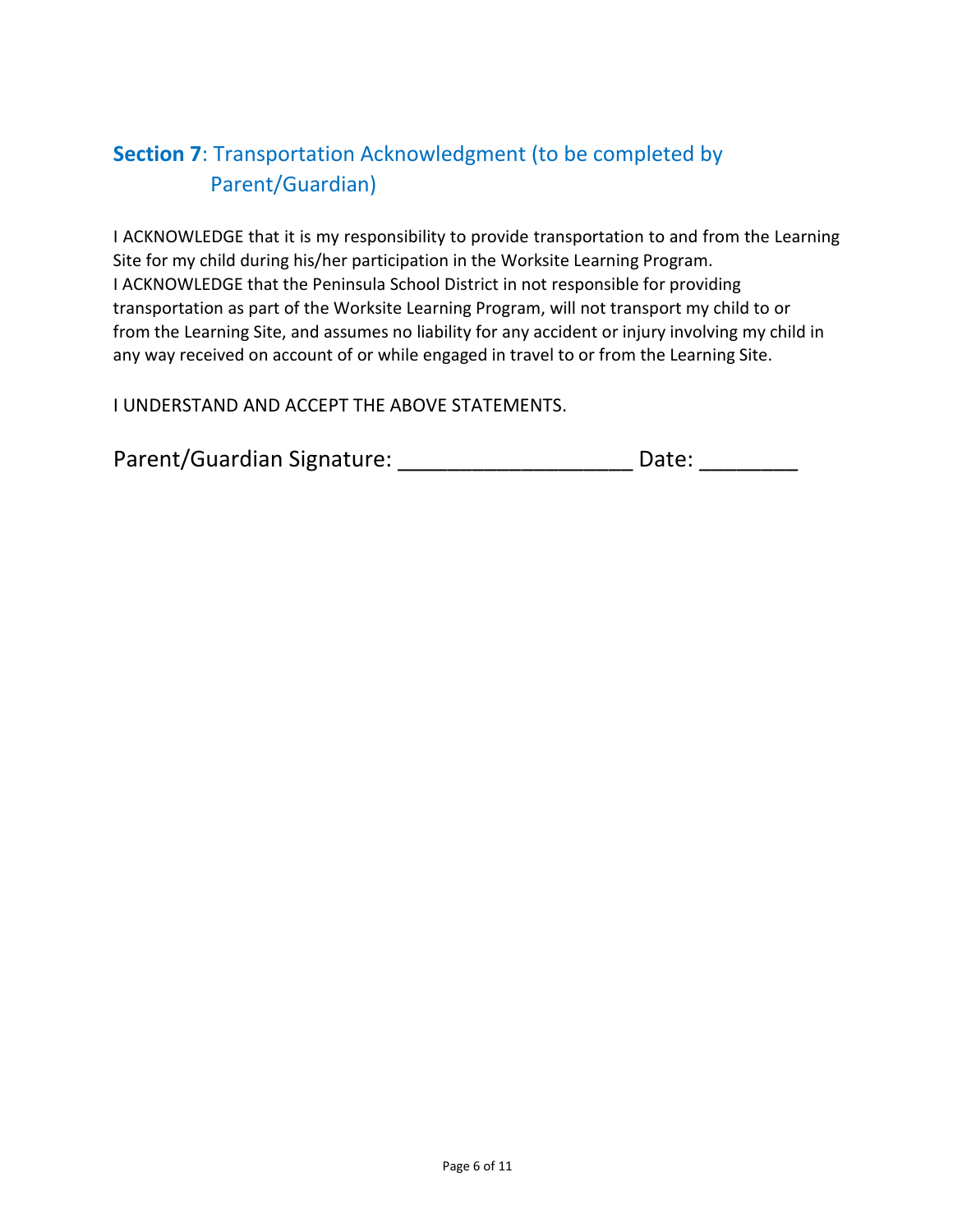#### **Section 8**: Advisor Contact Information

| <b>Advisor Full Name</b> |  |
|--------------------------|--|
| <b>Work Phone</b>        |  |
| <b>Work Email</b>        |  |
| Other Contact Info       |  |

# **Section 9**: Transportation Plan (to be completed by Advisor at Internship Setup Meeting and confirmed with parents)

#### **Section 10**: Internship Days and Hours (to be completed by Advisor at

#### Internship Setup Meeting and confirmed with parents)

| Week Day                   | <b>Start Time</b> | Lunch | <b>End Time</b> | <b>Notes</b> |
|----------------------------|-------------------|-------|-----------------|--------------|
|                            |                   |       |                 |              |
|                            |                   |       |                 |              |
|                            |                   |       |                 |              |
|                            |                   |       |                 |              |
|                            |                   |       |                 |              |
|                            |                   |       |                 |              |
|                            |                   |       |                 |              |
| Student Signature:         |                   |       | Date:           |              |
| <b>Guardian Signature:</b> |                   |       | Date:           |              |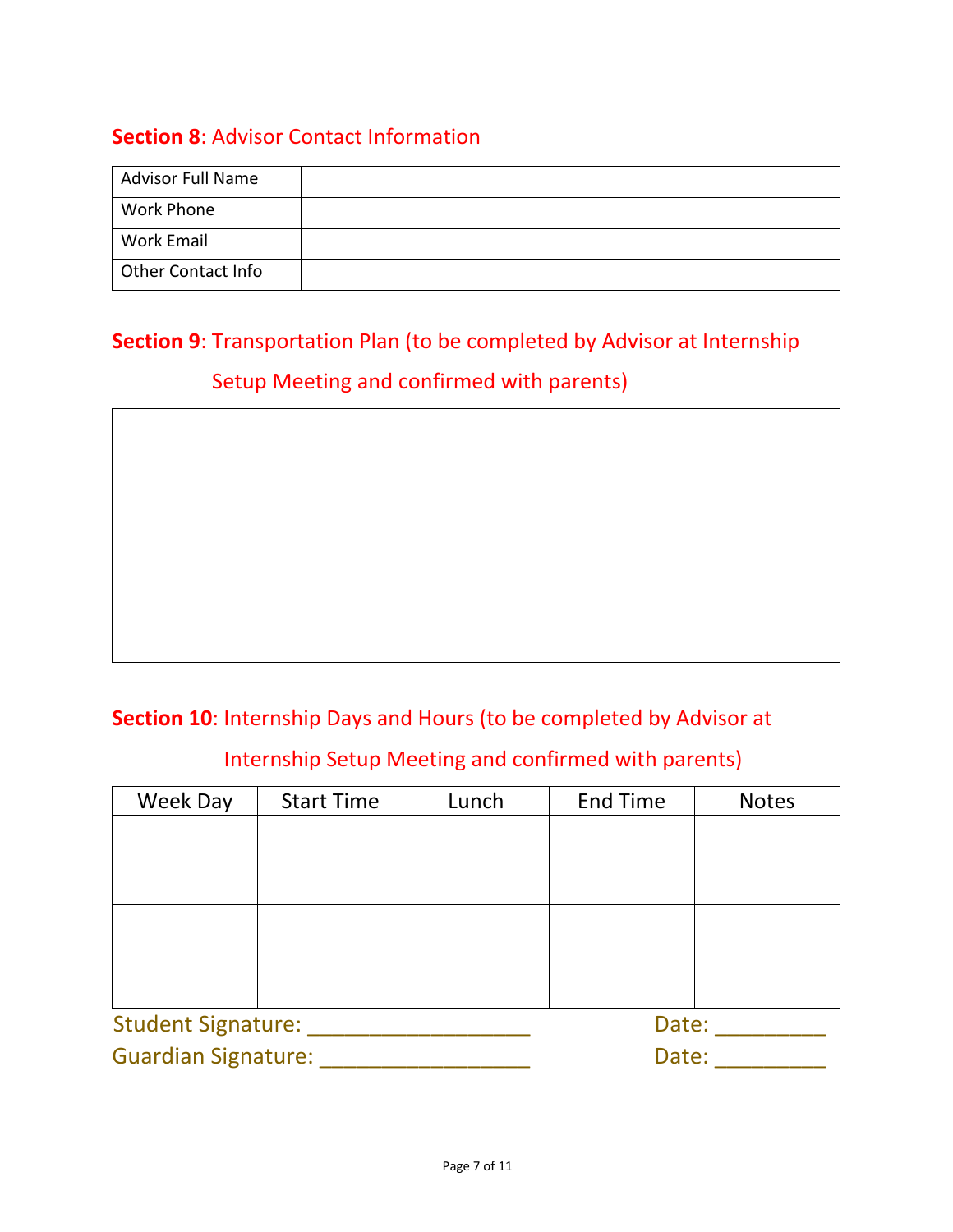#### **Section 11**: Student and Parent/Guardian Responsibilities (to be completed

#### by Student & Parent/Guardian)

- 1. Having carefully read and completed this Volunteer Worksite Learning Agreement, the Student and Parent/Guardian agree to accept the following responsibilities:
- 2. Comply with all school and job attendance requirements and notify the School Attendance Secretary and Worksite Supervisor prior to any absence.
- 3. Show honesty, punctuality, a cooperative attitude, proper grooming/dress, and willingness to learn.
- 4. Conform to all rules, regulations, policies, and procedures of the Learning Site, including any Learning Site confidentiality requirements.
- 5. Accurately document all hours worked as required by the Learning Through Interests Program and Learning Site rules.
- 6. Consult with Learning Through Interests Coordinator and Worksite Supervisor about any problems in a timely manner.
- 7. Report only to the Worksite Supervisor or those Learning Site employees designated by the Worksite Supervisor.
- 8. Report on-the-job accidents or illnesses to the Worksite Supervisor and school Learning Through Interest Coordinator immediately and complete appropriate forms.
- 9. Complete all required forms, including a release of student records, and allow discussion between the School Learning Through Interests Coordinator and the Worksite Supervisor regarding Student's progress or any concerns involving Student.
- 10. Parent/Guardian and Student understand that Student is not entitled to wages or other compensation and is not entitled to a job at the completion of the learning experience.
- 11. Parent/Guardian and Student understand that failure to comply with the Learning Through Interest Program rules, Learning Site rules, or school policies may result in Student's removal from program participation.

#### **I UNDERSTAND AND ACCEPT THE ABOVE STATEMENTS.**

| <b>Student Signature:</b>  | Date: |
|----------------------------|-------|
| Parent/Guardian Signature: | Date: |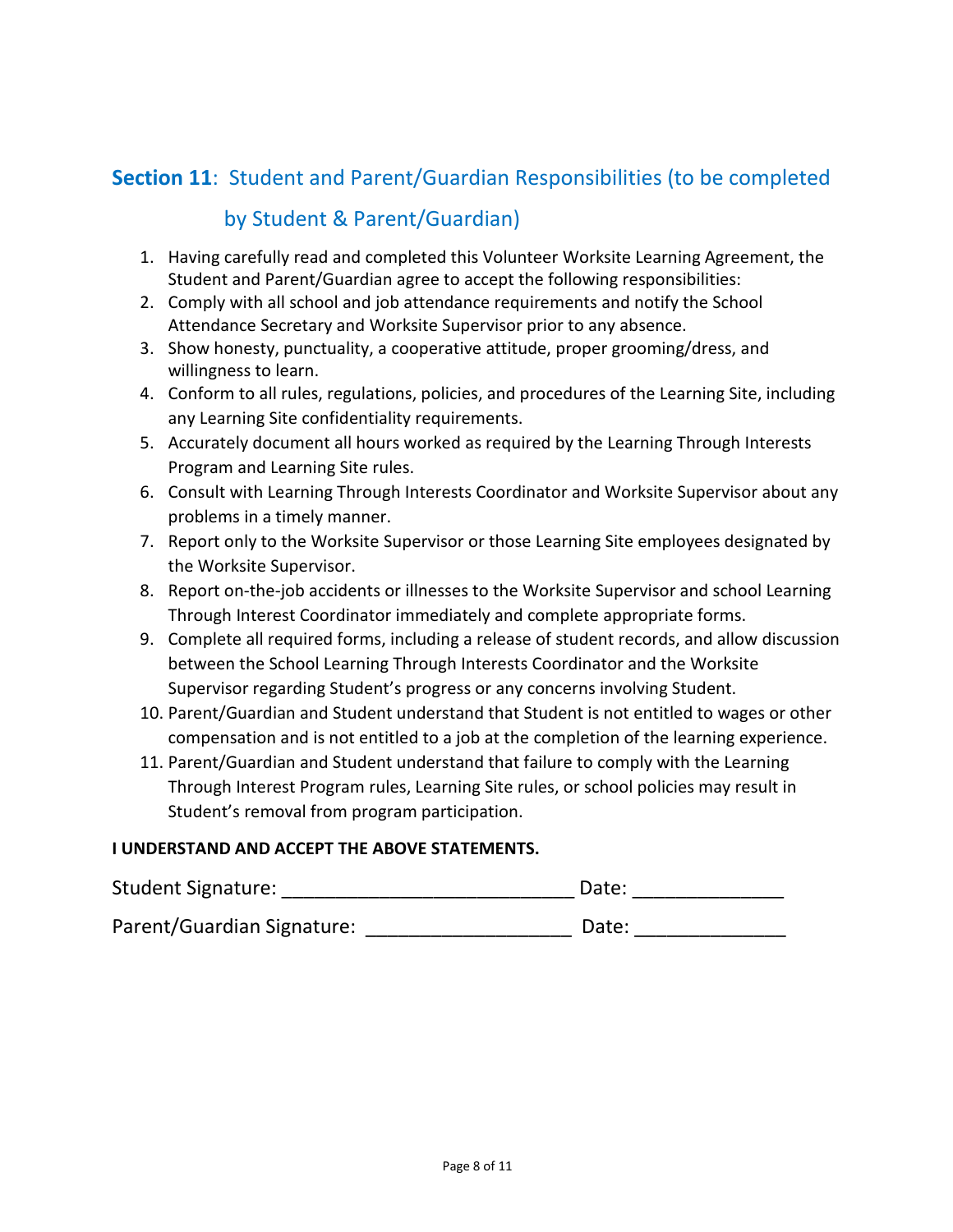| Company                  |  |
|--------------------------|--|
| <b>Mentor Full Name</b>  |  |
| Department               |  |
| <b>Mentor Full Title</b> |  |
| <b>Mentor Email</b>      |  |
| <b>Business Phone</b>    |  |
| <b>Cell Phone</b>        |  |
| <b>Business Address</b>  |  |
| City, State and Zip      |  |
| Alt. Contact             |  |
| Alt. Contact Title       |  |
| Alt Bus. Phone           |  |
| Alt. Contact Email       |  |

#### **Section 12**: Internship Information (to be completed by Internship Mentor)

| Company's current Employer General             |  |
|------------------------------------------------|--|
| Liability Insurance Certificate Number         |  |
| $\mid$ (minimum coverage limit of \$1 million) |  |

Does Company provide volunteer worker's compensation medical-only insurance through the Washington State Department of Labor and Industries pursuant to RCW 51.12.170 and WAC 296.17.925?

Yes: No: No:

Does Company require the following from its prospective employees: Washington State background check? Yes\_\_\_\_\_\_\_ No\_\_\_\_\_\_\_ Reference checks? Yes\_\_\_\_\_\_\_  $No$ 

Mentor Supervisor Signature **Date** Date

\_\_\_\_\_\_\_\_\_\_\_\_\_\_\_\_\_\_\_\_\_\_\_\_\_\_ \_\_\_\_\_\_\_\_\_\_\_\_\_\_\_\_\_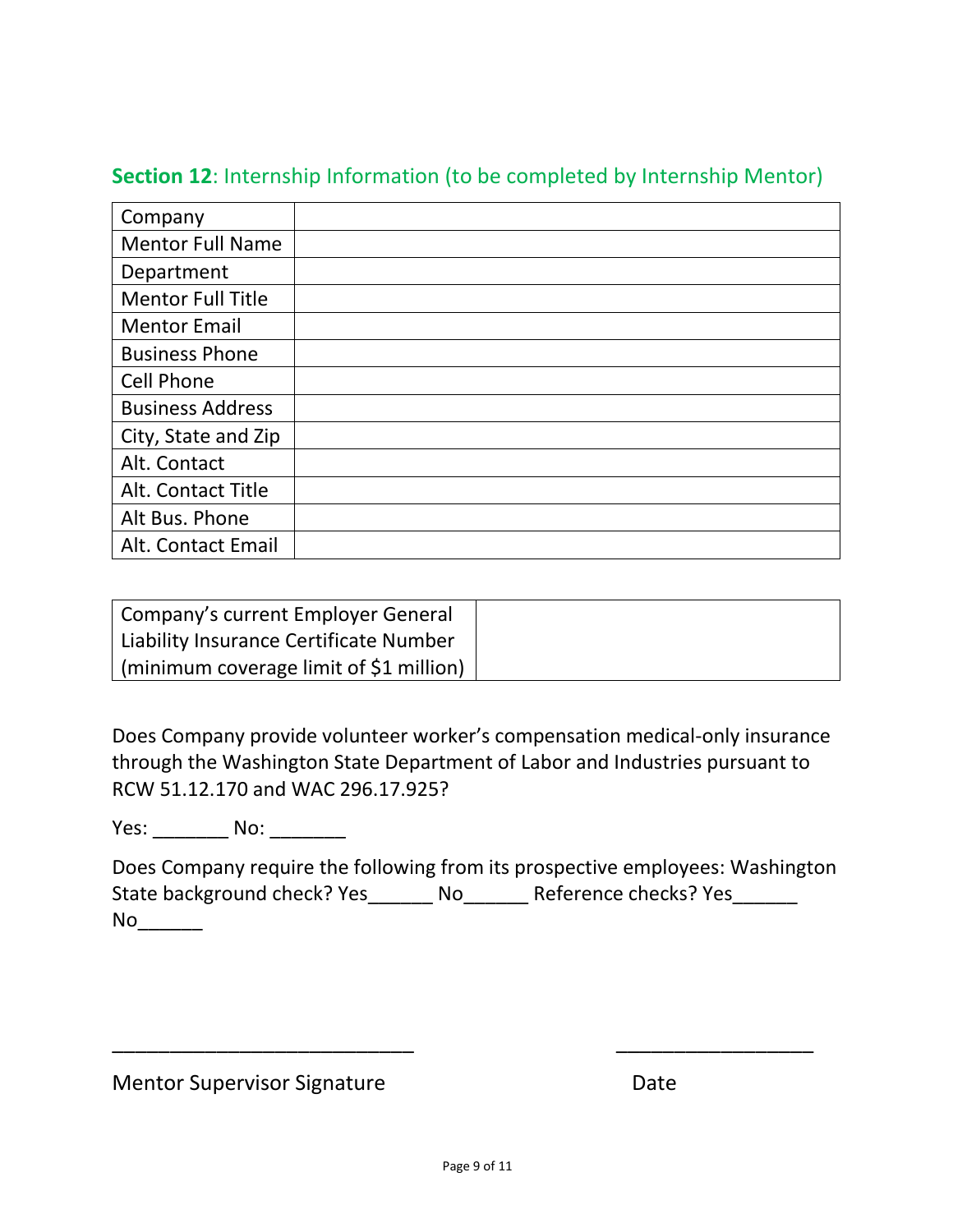## **Section 13**: Internship Worksite Supervisor Responsibilities

#### (To be completed by Internship Mentor)

Having carefully read and completed this Agreement, Theorem and Theorem (Learning Site) and the Worksite Supervisor(s) agree to accept the following responsibilities:

- 1. Provide legal employment in conformity with all applicable federal and state labor and employment laws, including child labor laws, minor work permit requirements, fair labor practice laws, and the Washington Industrial Safety and Health Act of 1973 (WISHA).
- 2. Conform to all federal and state laws prohibiting discrimination on the basis of race, color, national origin, creed, sex, sexual orientation/gender identity, or disability.
- 3. Provide job specific orientation and job specific training to Student, including safety training, and document Student's completion of such training.
- 4. Provide a safe working environment and promptly report any accidents or injuries involving Student.
- 5. Oversee Student while on business premises and identify to Student other designated Learning Site employees to whom Student may report.
- 6. Evaluate Student's performance and consult with the School's Learning Through Interests Coordinator concerning Student's progress.
- 7. Comply with all state Work Based Learning Standards, including WAC 392-410-315 and the policies set forth in the Office of the Superintendent of Public Instruction's Worksite Learning Manual.
- 8. Complete the Peninsula School District Background Information forms including a fingerprint background check for criminal history information, and ensure that all Learning Site employees who will have direct and unaccompanied interaction with Student also complete these forms. (Any adult that has 'behind closed doors,' be it personal office or any other location, and unaccompanied access with Student must complete the above background check.)
- 9. Discuss the performance, actions, or any other information regarding Student only with the School Worksite Learning Coordinator, Student's school counselor, or Student's principal pursuant to District policies regarding the confidentiality of student information as mandated by The Family Educational Rights and Privacy Act, 34 C.F.R. Part 99 (FERPA).
- 10. .Ensure that Student is not displacing regular employees per the Fair Labor Standards Act (FLSA) and that Student's unpaid volunteer work will in no way violate any collective bargaining agreement between the Learning Site and regularly scheduled employees.

Release/Hold Harmless Agreement: WE ACKNOWLEDGE the Peninsula School District does not provide any accidental medical insurance coverage for students participating in the Learning Through Interests Program.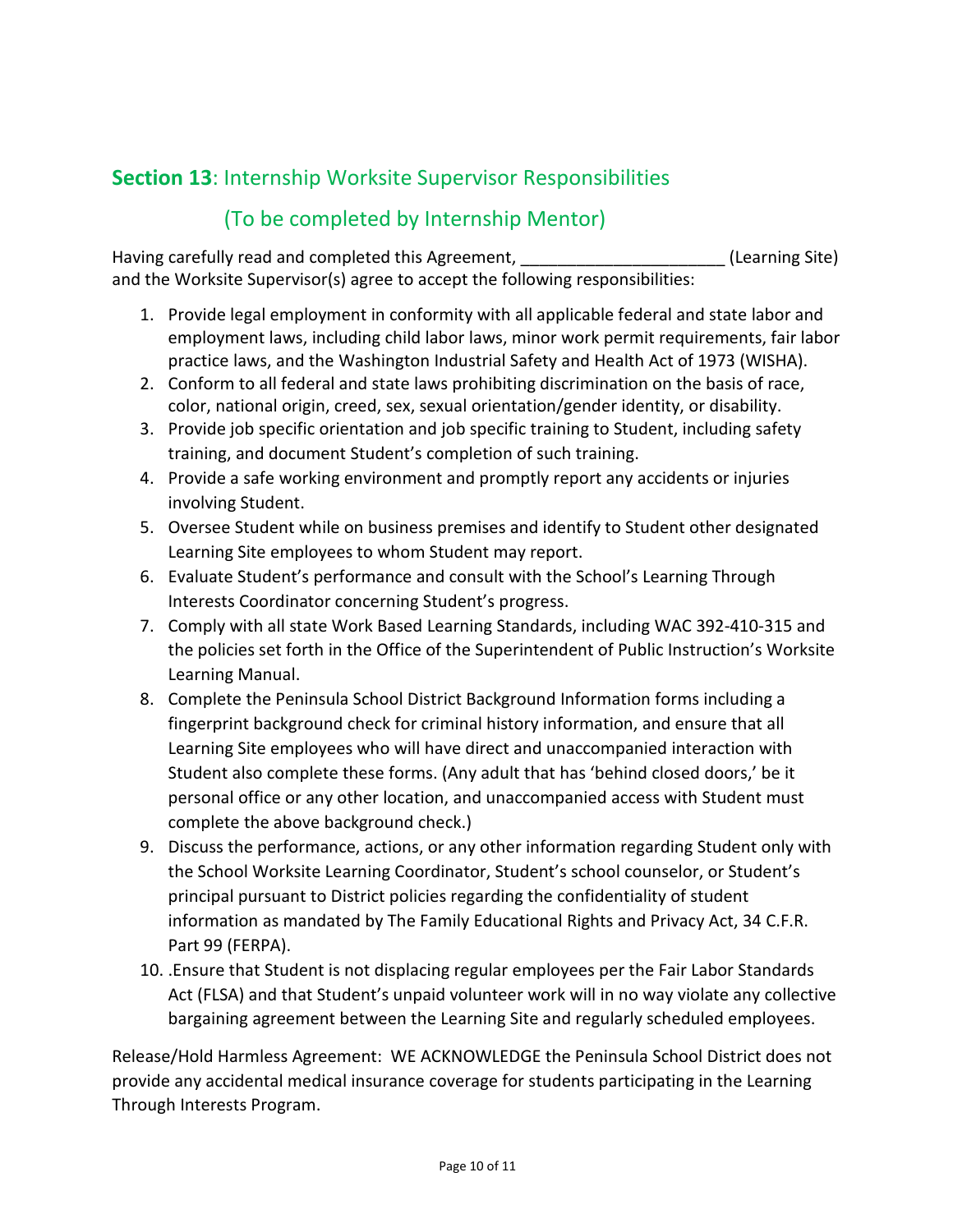We agree TO HOLD AND SAVE HARMLESS, to the maximum extent allowed by law, the Peninsula School District, its School Board, its employees, and its agents and assigns for any claims, suits, or damages (including but not limited to defense and indemnification) arising from the participation of \_\_\_\_\_\_\_\_\_\_\_\_\_\_\_\_\_\_\_\_\_\_\_ (Learning Site) in the Learning Through Interests Program, except for those claims arising from the negligence of the Peninsula School District, its School Board, its employees, or its agents.

\_\_\_\_\_\_\_\_\_\_\_\_\_\_\_\_\_\_\_\_\_\_\_\_\_\_\_\_\_\_\_\_\_\_\_\_\_\_\_\_\_ \_\_\_\_\_\_\_\_\_\_

\_\_\_\_\_\_\_\_\_\_\_\_\_\_\_\_\_\_\_\_\_\_\_\_\_\_\_\_\_\_\_\_\_\_\_\_\_\_\_\_\_ \_\_\_\_\_\_\_\_\_\_\_

I UNDERSTAND AND ACCEPT THE ABOVE STATEMENTS.

Mentor Supervisor Signature **Date** Date

Learning Through Interests Coordinator Signature **Date**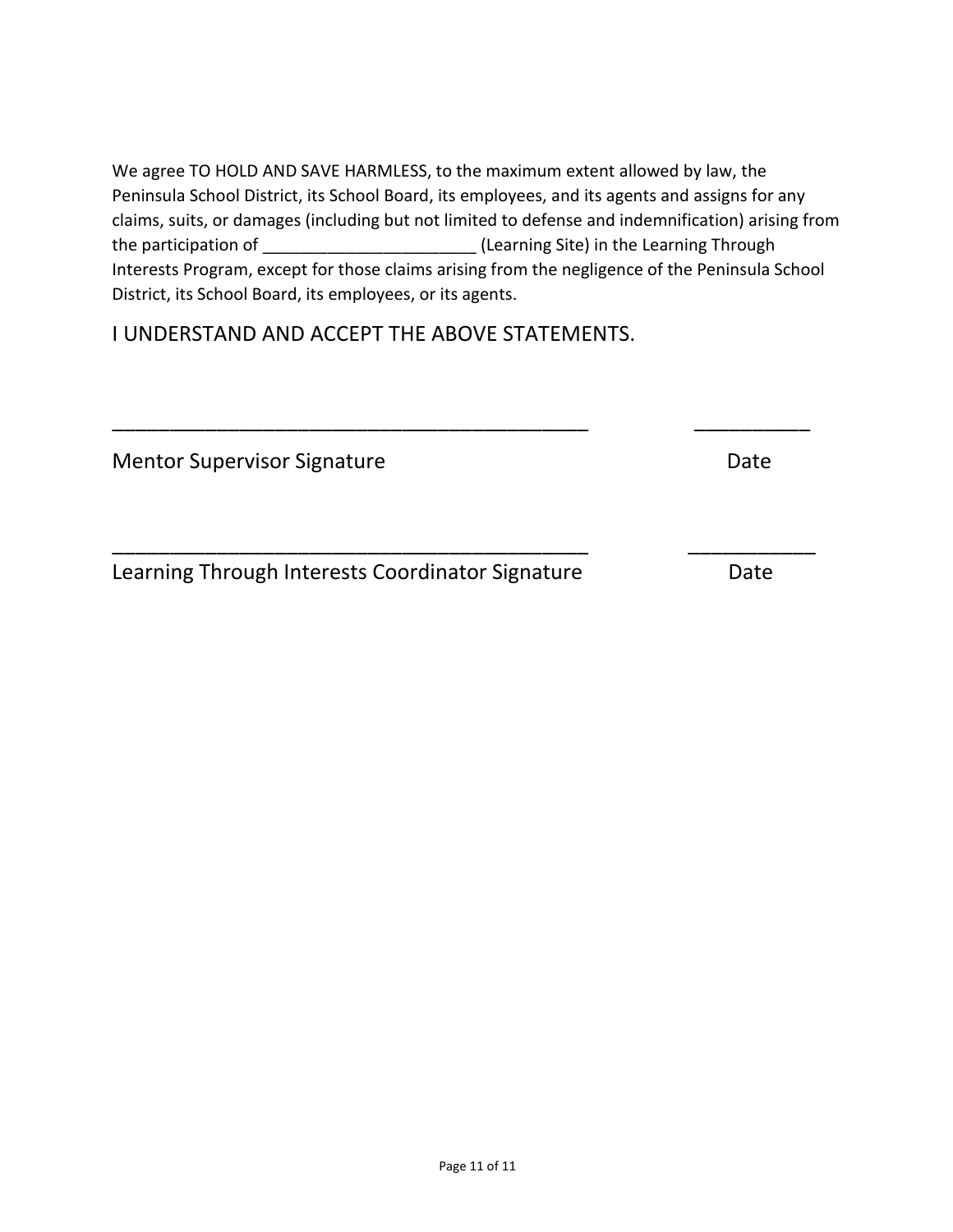# **Internship Code of Conduct**

Interns will be expected to act in a professional and ethical manner. The intern's conduct should make the employer *want* to host interns from this school in the future.

#### **The following is expected of interns representing the Henderson Bay Big Picture School:**

- Adhere to the Code of Student Conduct as displayed in the Student Rights and Responsibilities Handbook (posted on psd401.net) with specific regard to the PSD drug, alcohol and weapons policy.
- Maintain confidentiality of work-related projects and personnel.
- Familiarize yourself with, and adhere to, relevant organizational arrangements, procedures, and functions.
- Understand what constitutes a permissible work absence and who to notify if absent, be prompt with being on time to work and with assignments; give it your best effort.
- Changes in work schedule, supervision, or problems at the site must be reported to the LTIC.
- If the intern feels victimized by a work-related incident, contact the LTIC immediately.
- Dress appropriately for the work setting.
- Follow through on commitments.
- Do not conduct personal business during work hours (i.e. electronic devices use follows PSD Rights and Responsibilities as detailed in handbook and/or internship site regulations).
- Keep a positive attitude
- Be observant see how people organize their ideas and respond to situations
- Communicate keep people informed in a useful and succinct way, listen and ask questions.
- Be fair, considerate, honest, trustworthy, and cooperative when dealing with co-workers.
- Assert ideas in an appropriate and tactful manner.
- Seek feedback from supervisors, accept suggestions for corrective changes in behavior and attempt to improve performance.
- Accept constructive criticism and continuously strive to improve performance.
- Transportation from HBBP for students under age 18 must be approved by parent/guardian.
- Follow all safety guidelines as established by mentor.

Please initial the statement below:

#### **Student Please Initial:**

**\_\_\_\_\_\_I agree to the above stated Henderson Bay Big Picture Internship Code of Conduct and will make every effort to abide by it.**

Signature \_\_\_\_\_\_\_\_\_\_\_\_\_\_\_\_\_\_\_\_\_\_\_\_\_\_\_\_\_\_\_\_\_ Date\_\_\_\_\_\_\_\_\_\_\_\_\_\_\_\_\_\_\_\_

Parent/Guardian Signature \_\_\_\_\_\_\_\_\_\_\_\_\_\_\_\_\_\_\_\_\_\_\_ Date\_\_\_\_\_\_\_\_\_\_\_\_\_\_\_\_\_\_\_\_\_\_\_\_\_\_